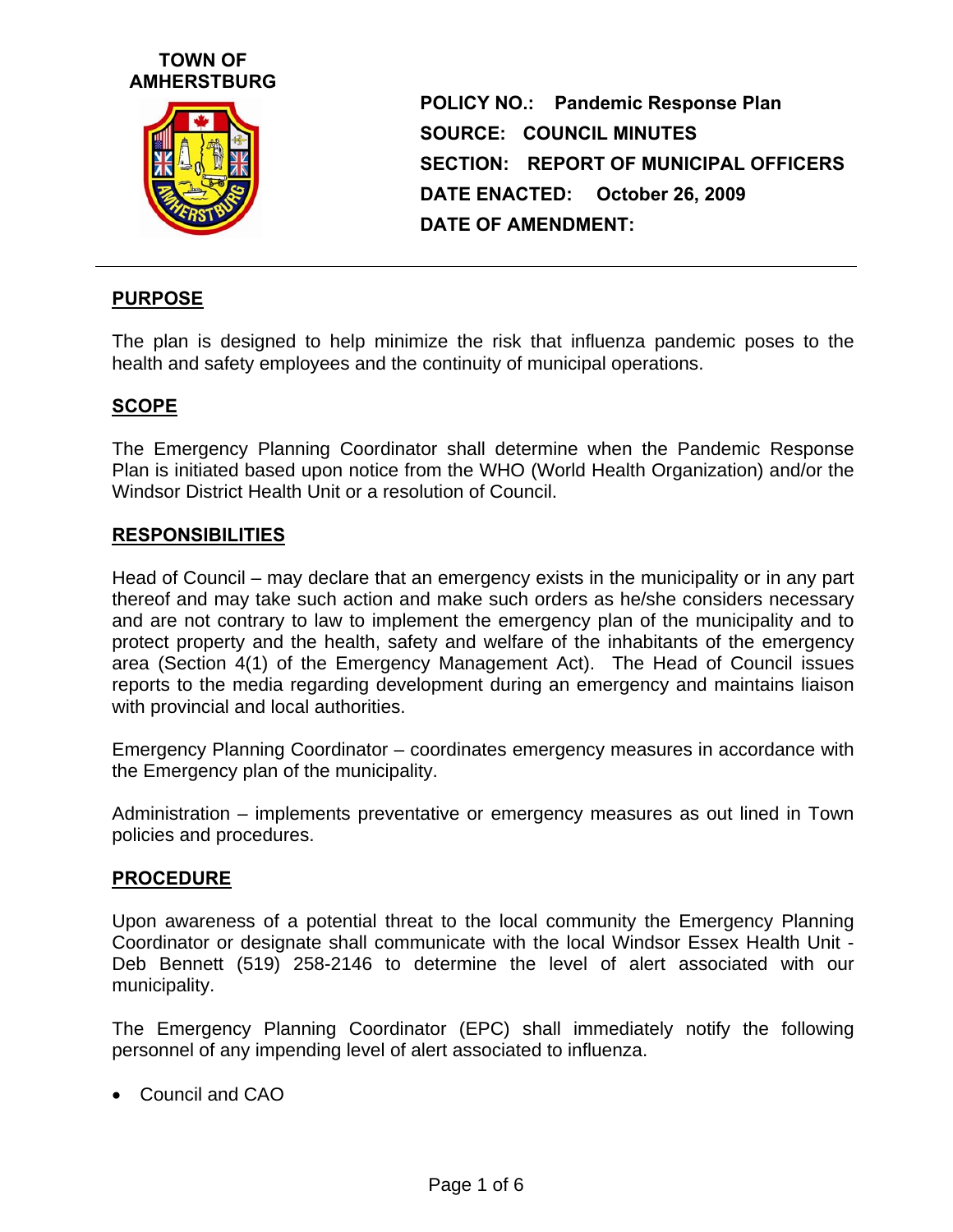- Human Resources Manager
- Department Managers
- Municipal Emergency Response Team Members

Upon confirmation from the Municipal ERT/EPC that the pandemic Plan is in effect the level of Alert shall be determined and associated procedures shall be implemented.

### **COMMUNICATIONS:**

All internal communications related to this plan shall be coordinated through the Human Resources office and Departmental Managers, external communication shall be coordinated through the Clerks office.

## **ALERT LEVELS:**

The following table outlines the WHO Pandemic Phase Model:

| Interpandemic Period*      | <b>Phase 1</b> – No new influenza virus subtypes have been<br>detected in humans. An influenza virus subtype that has<br>caused human infection may be present in animals.<br>- If<br>present in animals, the risk of human infection or disease is<br>considered to be low. |
|----------------------------|------------------------------------------------------------------------------------------------------------------------------------------------------------------------------------------------------------------------------------------------------------------------------|
|                            | <b>Phase 2</b> – No new influenza virus subtypes have been<br>detected in humans. However, a circulating influenza virus<br>sub-type poses a substantial risk of human disease.                                                                                              |
| Pandemic Alert Period **   | <b>Phase 3</b> – Human infection (s) with a new subtype, but no<br>human to human spread, or at most rare instances of spread<br>to a close contact.                                                                                                                         |
|                            | <b>Phase 4</b> – Small cluster (s) with limited human-to-human<br>transmission but spread is highly localized, suggesting that<br>the virus is not well adapted to humans.                                                                                                   |
|                            | <b>Phase 5</b> – Larger cluster(s) but human-to-human spread still<br>localized, suggesting that the virus is becoming increasingly<br>better adapted to humans, but may not yet be fully<br>transmissible (substantial pandemic risk).                                      |
| <b>Pandemic Period</b>     | <b>Phase 6</b> – Pandemic phase: increased and sustained<br>transmission in general population.                                                                                                                                                                              |
| <b>Postpandemic Period</b> | Return to interpandemic period                                                                                                                                                                                                                                               |

\* The distinction between phase 1 and phase 2 is based on the risk of infection or disease from circulating strains in animals.

\*\* The distinction between phase 3, phase 4 and phase 5 is based on the risk of a pandemic.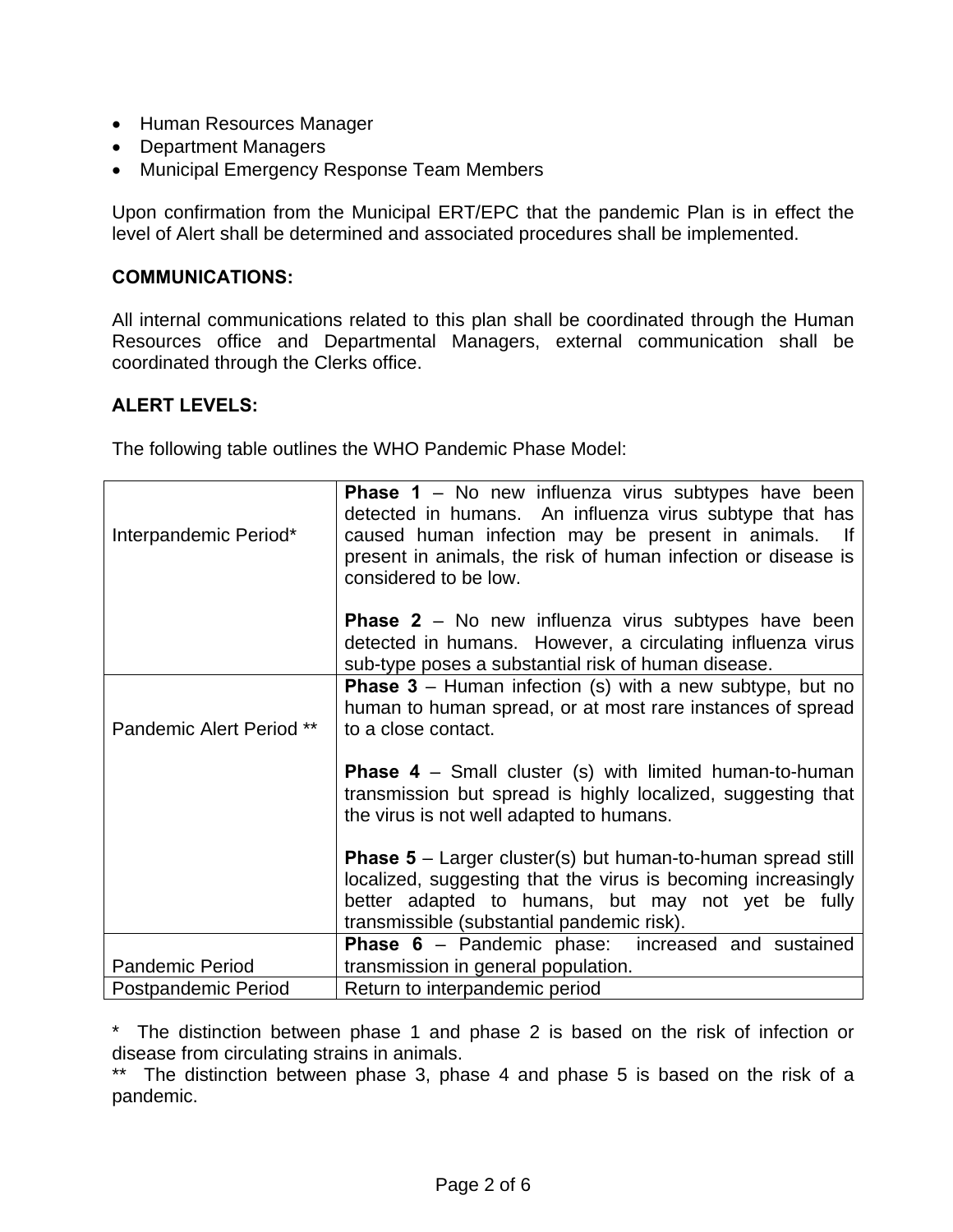## **EMERGENCY PROCEDURES**

Emergency procedures will be implemented based on the Emergency Plan for Pandemic Situations.

## **PREVENTATIVE MEASURES**

Preventative measures for dealing with the spread of infection will be communicated to employees as a part of the Health and Safety program. Increased levels of preventative measures will be implemented should the pandemic alert status increase. Those measures include, but are not limited to the following:

- 1. Windsor Essex County Health Unit Protocol for the Prevention of the Spread of Influenza – All departments and employees will follow the prevention program provided by the Windsor Essex County Health Unit. All public facilities will be required to display the necessary signage and provide the proper sanitary equipment as outlined the Sanitary Workplace and Flu Prevention Procedure.
- 2. Sanitary Workplace and Flu Prevention Procedure employees will be required to follow this procedure that outlines techniques for handwashing, hand sanitizing, the prevention of the spread of germs and standards will be heightened at higher alert levels.
- 3. Self-management of influenza symptoms employees will determine for themselves if they will stay home when influenza symptoms are present using the guidelines provided by the Health Unit or advice from their physician. As the communication of the disease is moved to higher alert levels, a screening procedure may be implemented (see Appendix A). Employees who refuse to work with individuals displaying influenza symptoms will be handled through the Work Refusal Policy.
- 4. Vaccines employees may seek flu vaccines through their regular health care practitioners.
- 5. Social Distancing in the Workplace employees and department managers may implement social distancing practices that include separating employees by 1 meter, holding virtual meetings and avoiding non-essential social contact.
- 6. Protective Masks masks should be made available to employees upon request and may aid in the spread of infection at higher alert levels.
- 7. Travel to Affected Areas employees will be responsible to determine the risks of travel to regional, provincial, national or international locations. The Town will restrict the right of individuals travelling on Town business or conferences if the province declares travel restrictions or quarantine measures.

## **BUSINESS CONTINUITY PLANS**

Business Continuity Plans will be established and reviewed by administration to deal with rising levels of pandemic alerts.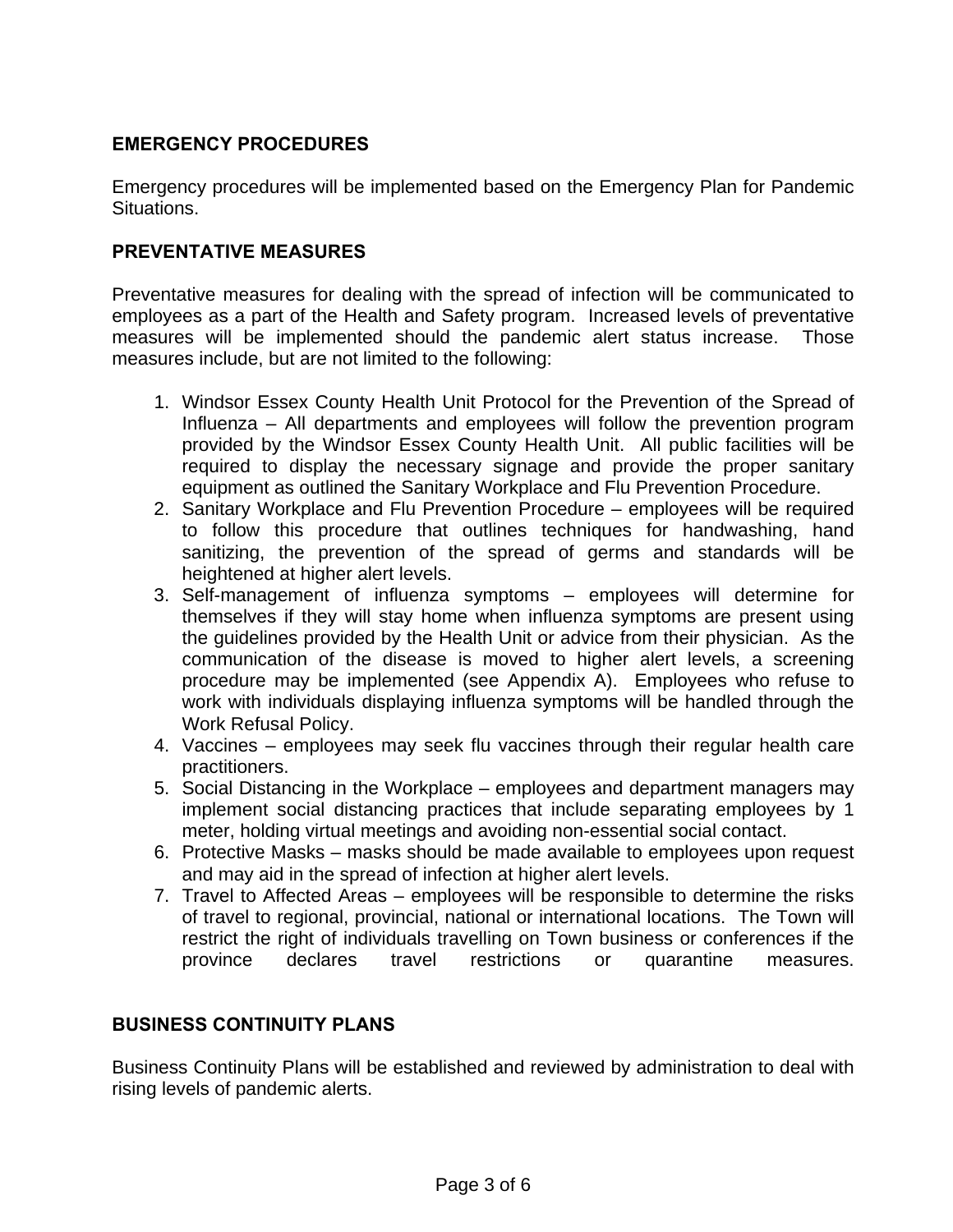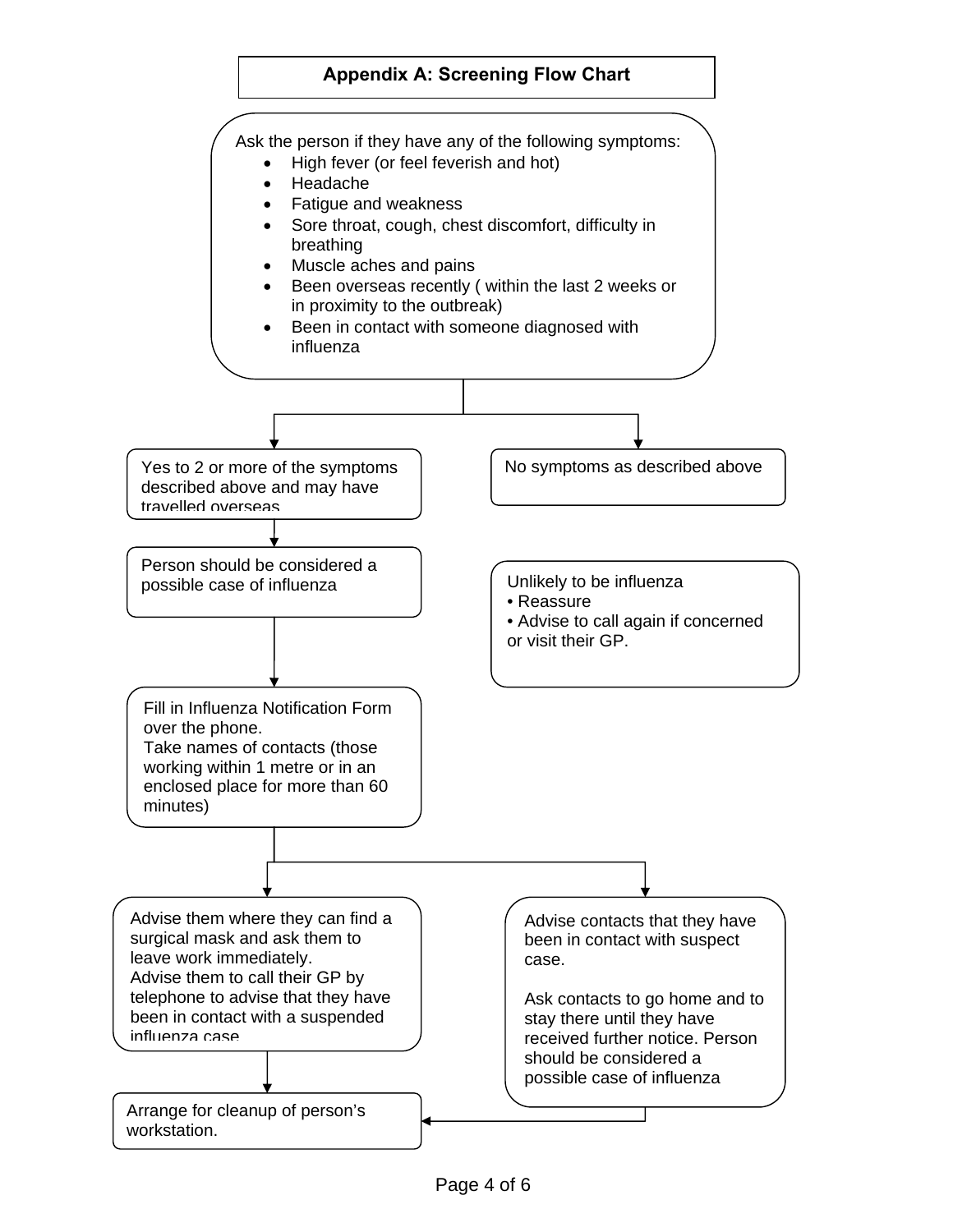# **Appendix A: Screening Reference**

|                             | <b>INFLUENZA</b>                | <b>COMMON COLD</b>                          |
|-----------------------------|---------------------------------|---------------------------------------------|
| Fever                       | Usual, sudden onset 38-40       | Rare                                        |
|                             | degrees and last 3-4 days       |                                             |
| Headache                    | Usual and can be severe         | Rare                                        |
| Aches and pains             | Usual and can be severe         | Rare                                        |
| Fatigue and weakness        | Usual and can last 2-3          | Sometimes, but mild                         |
|                             | weeks or more after the         |                                             |
|                             | acute illness                   |                                             |
| <b>Debilitating Fatigue</b> | Usual, early onset can be       | Rare                                        |
|                             | severe                          |                                             |
| Nausea, vomiting, diarrhea  | In children $<$ 5 years old     | Rare                                        |
| Watering of the eyes        | Rare                            | Usual                                       |
| Runny, stuffy nose          | Rare                            | Usual                                       |
| Sneezing                    | Rare in early stages            | <b>Usual</b>                                |
| Sore throat                 | Usual                           | Usual                                       |
| <b>Chest discomfort</b>     | Usual and can be severe         | Sometimes,<br>but<br>mild<br>to<br>moderate |
| Complications               | Respiratory failure;<br>can     |                                             |
|                             | worse a current chronic         | Congestion or ear-ache                      |
|                             | life<br>condition;<br>be<br>can |                                             |
|                             | threatening                     |                                             |
| <b>Fatalities</b>           | Well recognized                 | Not reported                                |
| Prevention                  | Influenza vaccine; frequent     | Frequent<br>hand-washing;                   |
|                             | hand-washing; cover your        | cover your cough                            |
|                             | cough                           |                                             |